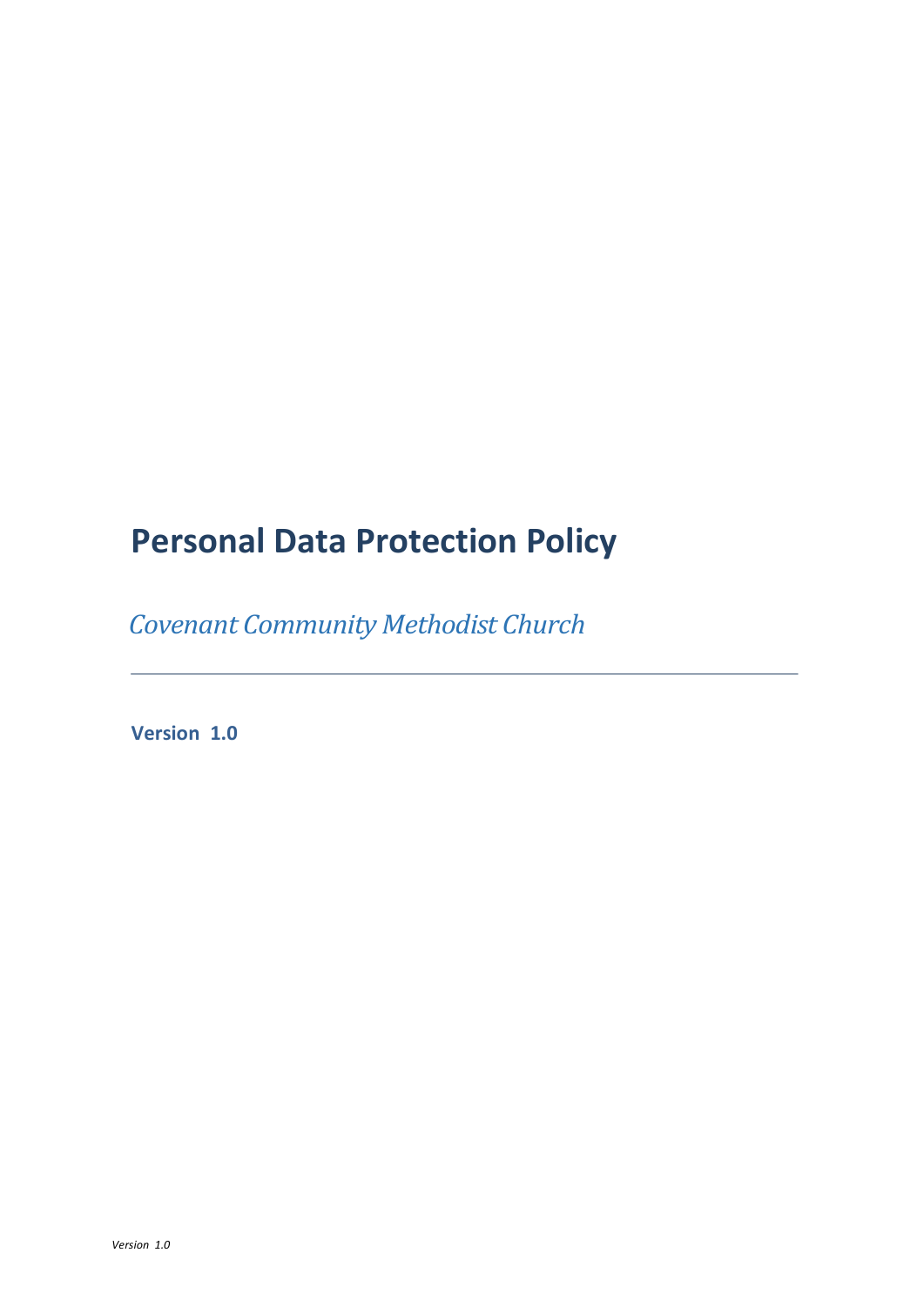### **Contents**

**[VERSION 1.0](#page-0-0)**

| <b>POLICY INFORMATION</b> |                                                                     | 3               |
|---------------------------|---------------------------------------------------------------------|-----------------|
|                           | 1. PERSONAL DATA                                                    | $\overline{4}$  |
|                           | 2. COLLECTION OF PERSONAL DATA                                      | 4               |
|                           | 3. PURPOSES FOR THE COLLECTION, USE AND DISCLOSURE OF PERSONAL DATA | 5               |
|                           | 4. DISCLOSURE OF PERSONAL DATA                                      | 6               |
|                           | 5. ADMINISTRATION AND MANAGEMENT OF PERSONAL DATA                   | $6\phantom{1}6$ |
| 6.                        | <b>CONSENT</b>                                                      | 6               |
|                           | 7. WITHDRAWAL OF CONSENT                                            | 6               |
|                           | 8. ACCESS AND CORRECTION OF PERSONAL DATA                           | 7               |
|                           | 9. CONTACTING CCMC                                                  | 7               |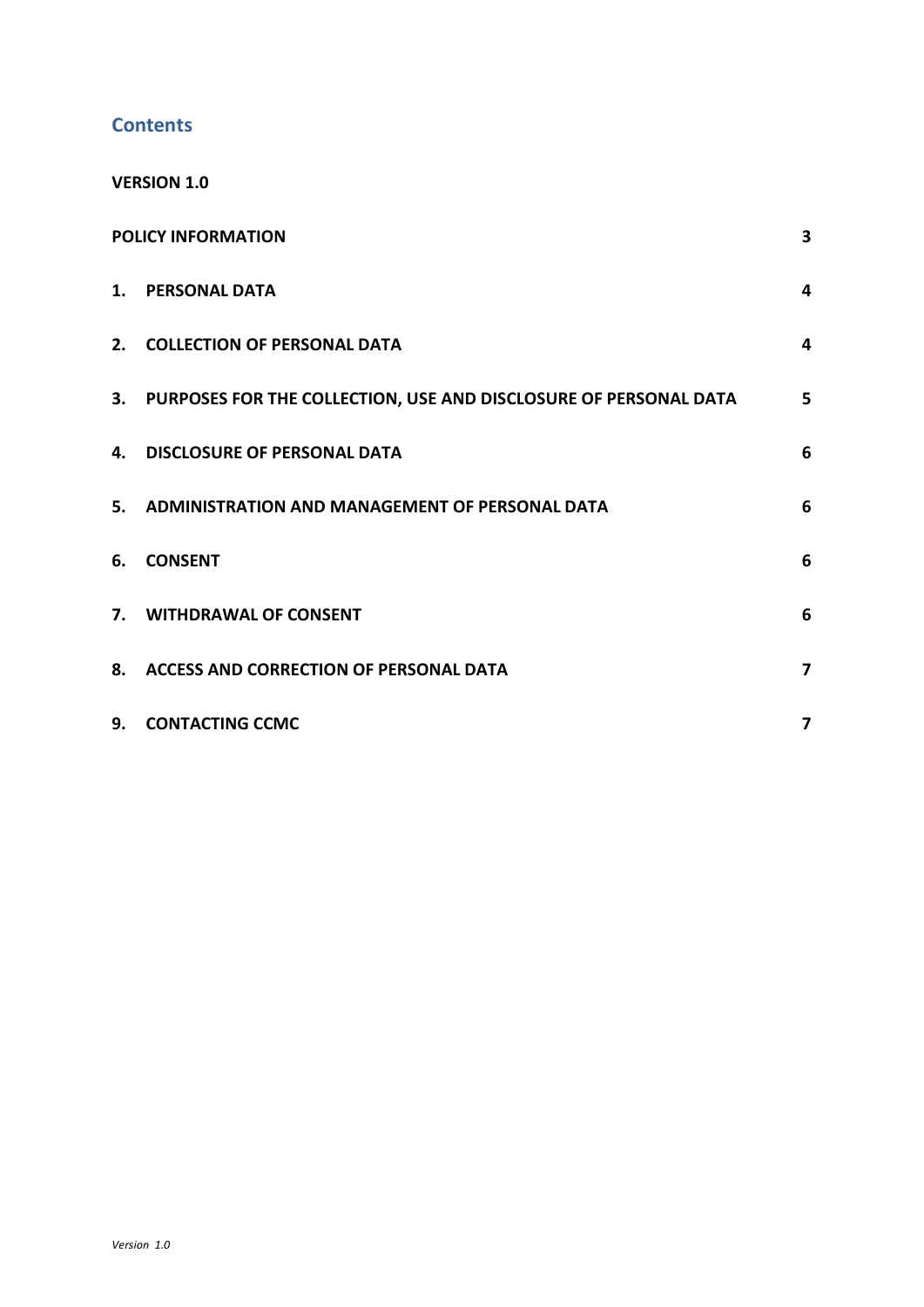## <span id="page-2-0"></span>**1. Policy information**

#### **Document Owner**

This policy was prepared by *Covenant Community Methodist Church ("CCMC")*

**Organisation and Scope of policy**

This policy applies to all the staff, including clergy and lay as well as third parties who have dealings with *CCMC*.

A copy of this policy shall be made available upon request.

**Policy operational date**

26 November 2014

**Date approved by** *Covenant Community Methodist Church* **Executive Committee**

25 November 2014

**Policy review date**

15 November 2014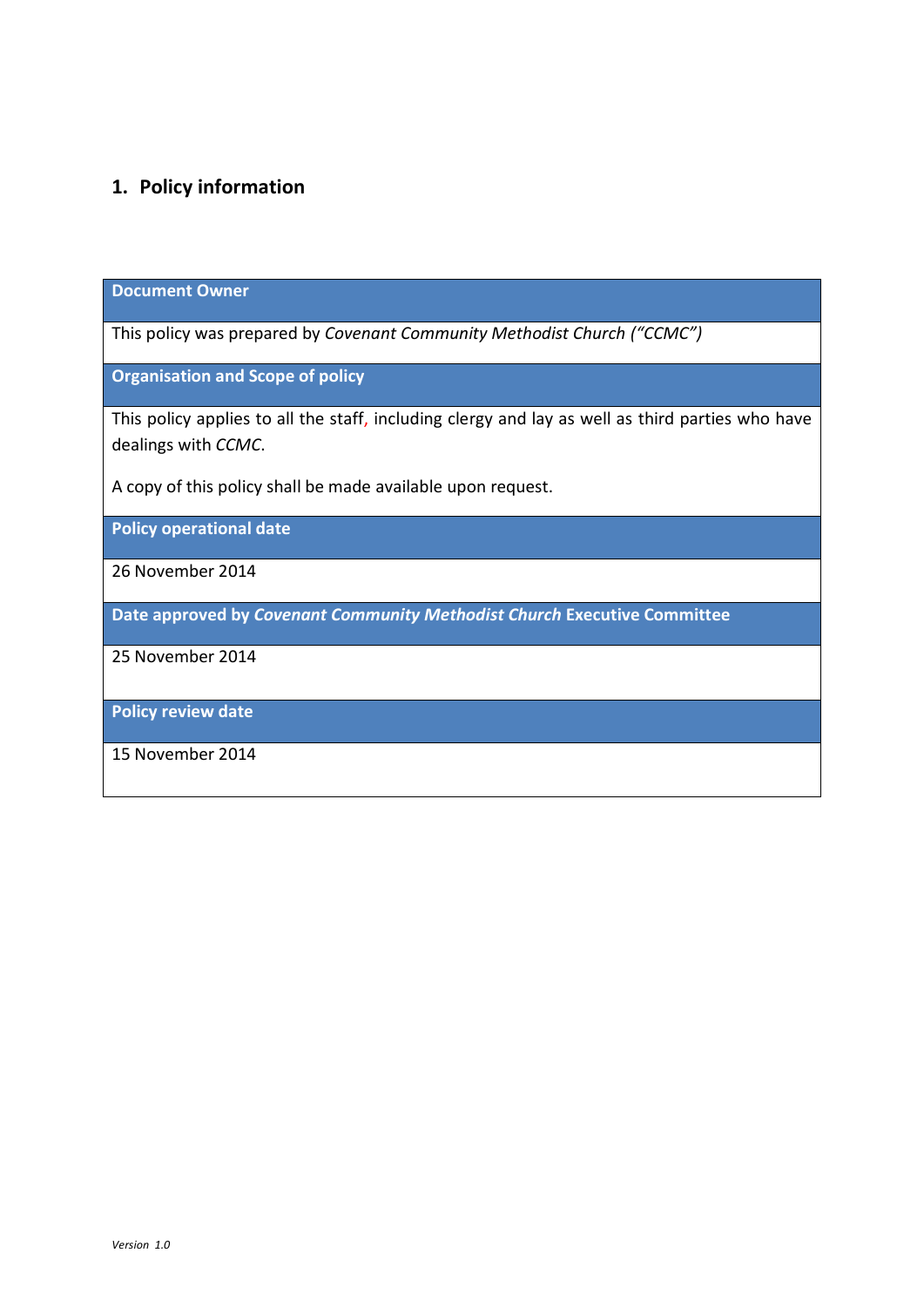## **PERSONAL DATA PROTECTION POLICY**

This Personal Data Protection Policy outlines the management of Personal Data in accordance with the Personal Data Protection Act ("PDPA").

This policy seeks to help understand the purpose for which CCMC collects; uses and/or discloses Personal Data.

CCMC reviews this Policy on a regular basis to ensure that it is consistent with any changes in legal or regulatory requirements. Any changes made will be published at CCMC's website http:/[/www.ccmc.org.sg](http://www.ccmc.org.sg/) .

#### <span id="page-3-0"></span>**1. Personal Data**

In this Personal Data Protection Policy, "Personal Data" refers to any data or information from which a person can be identified either (a) from that data; or (b) from that data and other information to which CCMC has or is likely to have access. Examples of such Personal Data include Full name, NRIC Number or FIN (Foreign Identification Number), Passport number, Photograph or video image of an individual, Mobile telephone number, Personal email address and any other information relating to the person that has been provided to CCMC in one form or another.

#### <span id="page-3-1"></span>**2. Collection of Personal Data**

CCMC may collect Personal Data as follows:

- a. Application form(s) submitted by an individual to CCMC, such as baptism/membership application forms or other forms relevant to programme and activities organized or managed by CCMC;
- b. Where an individual contacts staff or representatives of CCMC to make enquiries or in relation to pastoral care, whether such contact is by email, voice calls, or otherwise;
- c. Where an individual attends at the CCMC Office for the purpose of making enquiries or to make requests relating to pastoral care or any events, activities, courses or programs organized, conducted or managed by CCMC ;
- d. Where an individual makes a donation to CCMC ;
- e. Where an individual makes a request to CCMC to contact that individual for any purpose;
- f. Where an individual submits that individual's Personal Data for the purpose of employment;
- g. Where an individual submits that individual's Personal Data for the purpose of volunteering at CCMC events, activities, programs or courses.
- h. Where an individual submits that individual's Personal Data for the purpose of donating to CCMC or a cause.
- i. Where an individual's Personal Data is submitted to the Trinity Annual Conference (TRAC) for representing CCMC at the Annual Conference and to the General Conference.
- j. Through an application to be a service provider to CCMC;
- k. Through the interaction with CCMC staff for official purposes;
- l. When responding to a request for additional Personal Data;
- m. When Personal Data is submitted to CCMC for any other reason.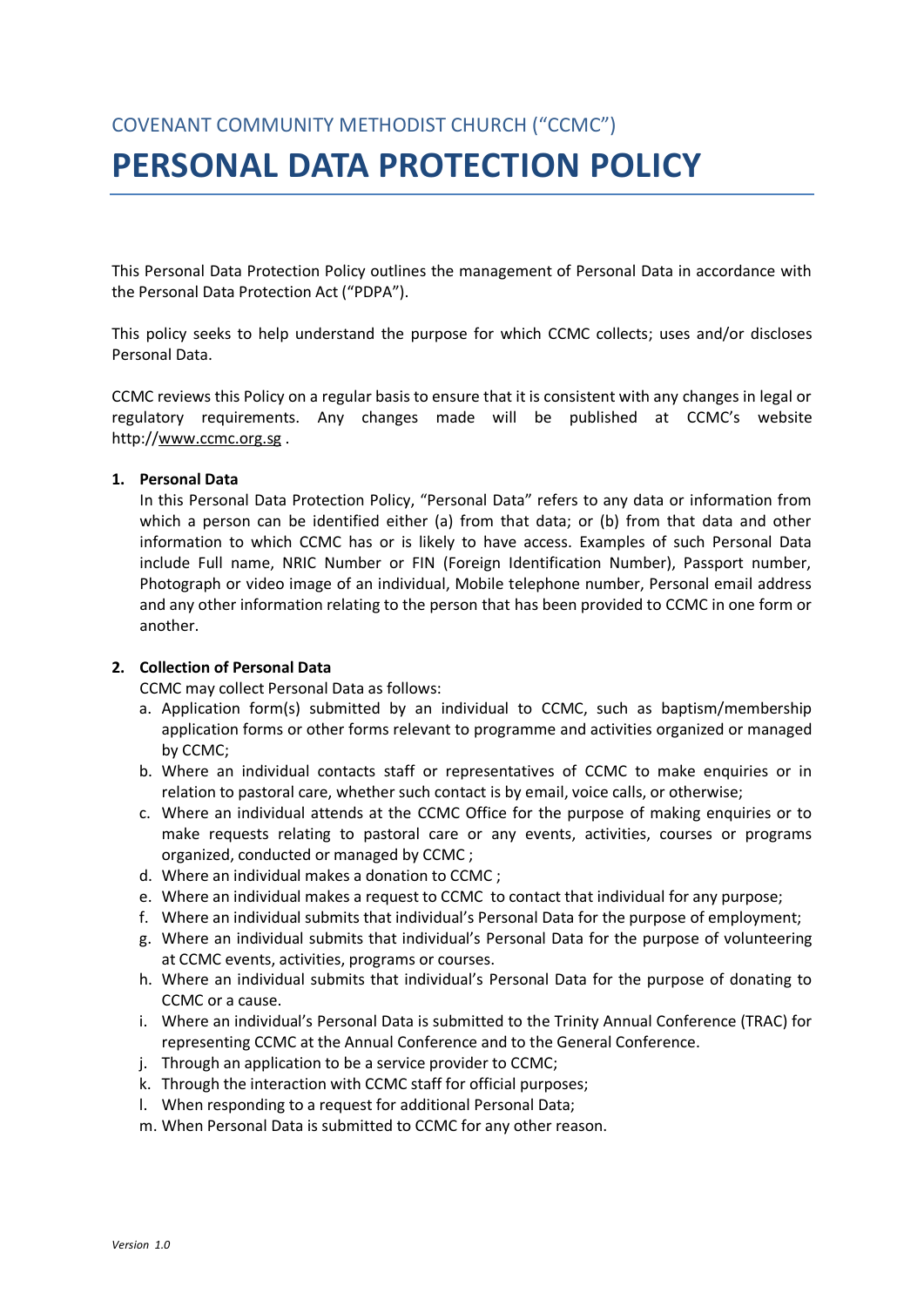#### <span id="page-4-0"></span>**3. Purposes for the Collection, Use and Disclosure of Personal Data**

CCMC may collect, use and/or disclose Personal Data as follows:

- a. For planning, organising and holding church services, events, activities, courses and programs;
- b. For administration and management of CCMC's operations, functions or other internal matters as the case may be including record keeping;
- c. For pastoral care of CCMC members or other individuals where applicable;
- d. To communicate with an individual whereby such communication may take the form of voice calls, SMS, other messages receivable on a mobile phone, email, fax or post in respect of:
	- any of the matters described in this clause;
	- the individual's membership with CCMC ;
	- responding to a request or query by the individual;
	- responding to and/or resolving any complaints;
	- any matters by reason of which the individual is reasonably associated with, affiliated with or connected to CCMC ; or
	- any other matters in respect of which it is reasonably necessary for CCMC to communicate with the individual;
- e. For providing services to one or more individuals, a community or the general public;
- f. For Internal and external communications and publications;
- g. For the purposes of the CCMC Pastoral Care Ministry, which include without limitation the following carried out by members of the Pastoral Care Ministry:
	- For addressing an individual at CCMC events or activities to welcome that individual;
	- For communicating with an individual in the manner described at sub- clause (b) of this clause;
	- For visitations at an address provided by the individual, including but not limited to the individual's home, place of work, hospital or dormitory;
	- For meeting with the individual, including to have a meal with the individual, for counseling, to communicate personal experiences and to provide spiritual support; and
	- For conducting ceremonies, including but not limited to house/office/business blessings, weddings and funerals; or
- h. For evaluative purposes;
- i. For training purposes;
- j. For publicity and communication purposes
- k. For verification and update purposes
- l. For conducting research for statistical profiling and other purposes to review, develop and improve the services of CCMC;
- m. For conducting financial reporting and analysis related to CCMC operations;
- n. For managing CCMC infrastructure and operations and complying with internal policies and procedures;
- o. For archival of documents and records ;
- p. For managing and terminating a membership or an employment relationship;
- q. For security purposes;
- r. For any CCMC related matters;
- s. For any other purposes of which CCMC may notify individuals from time to time.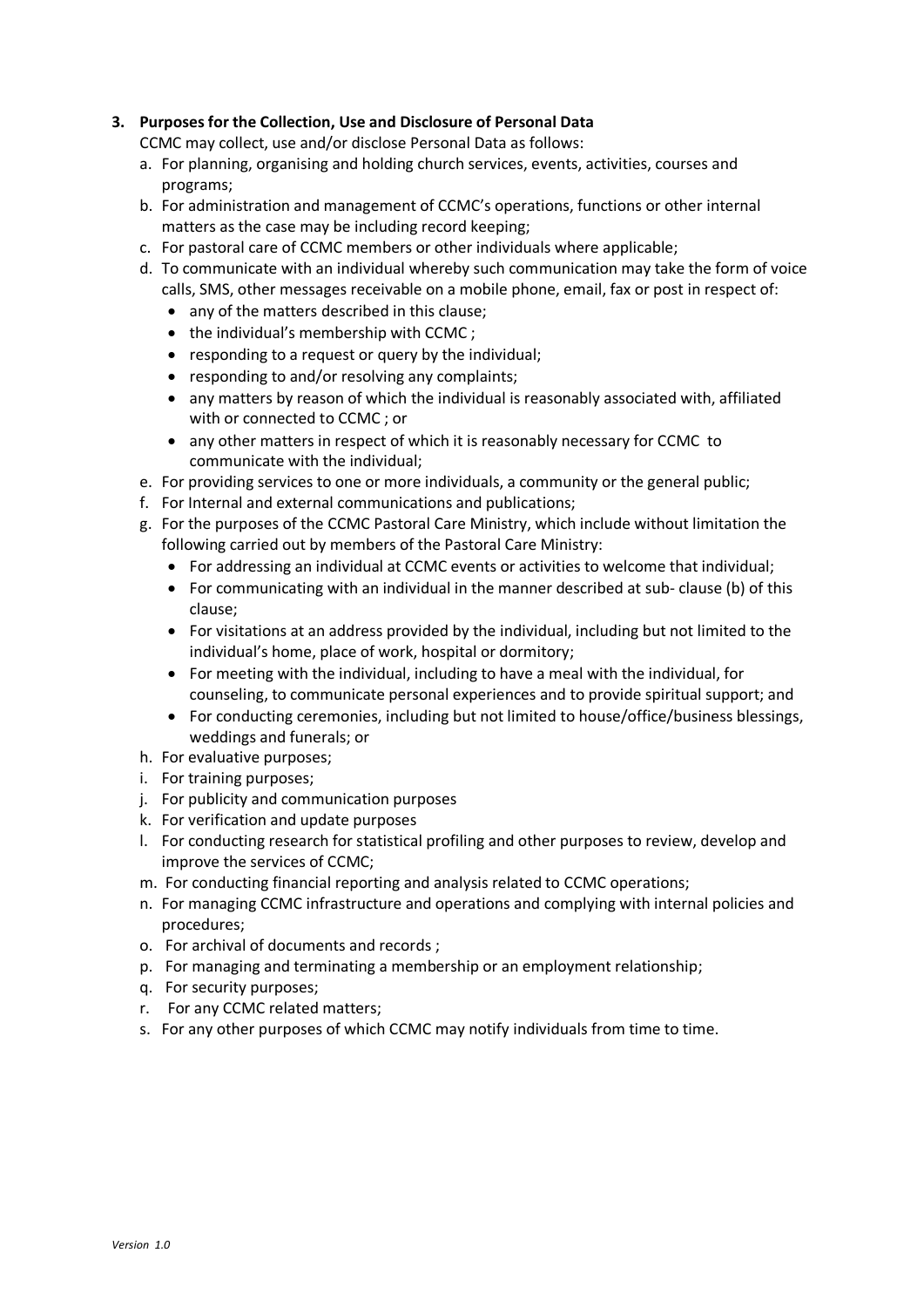#### <span id="page-5-0"></span>**4. Disclosure of Personal Data**

Personal Data will be protected and kept confidential but, this is subject to the provisions of any applicable law. CCMC will not disclose Personal Data to third parties without first obtaining consent to do so. However CCMC may disclose Personal Data to third parties without first obtaining consent in situations where such disclosure is permitted by the PDPA or by law or where such disclosure to third parties is necessary or ancillary to CCMC's purposes as stated in Clause 3 above.

#### <span id="page-5-1"></span>**5. Administration and Management of Personal Data**

CCMC will take reasonable effort to ensure that Personal Data is accurate and complete. However, individuals must update CCMC of any changes in their Personal Data that had been initially provided. CCMC will not be responsible for relying on inaccurate or incomplete Personal Data arising from individuals not updating CCMC of any changes in their Personal Data.

CCMC will also put in place reasonable security arrangements to ensure that Personal Data is adequately protected and secured. Appropriate security arrangements will be taken to prevent any unauthorised access, collection, use, disclosure, copying, modification, leakage, loss, damage and/or alteration of Personal Data. However, CCMC cannot assume responsibility for any unauthorised use of Personal Data by third parties which are attributable to factors beyond CCMC's control.

CCMC retains Personal Data in accordance with legal, regulatory, business and operational obligations.

#### <span id="page-5-2"></span>**6. Consent**

CCMC shall seek consent from individuals to collect, use or disclose the individual's Personal Data, except in specific circumstances where collection, use or disclosure without consent is authorized or required by law.

Consent may be collected through written documentations (e.g. consent form, written note) or electronically (email consent, electronic forms).

CCMC may not be able to fulfill certain services if individuals are unwilling to provide consent to the collection, use or disclosure of certain Personal Data.

#### <span id="page-5-3"></span>**7. Withdrawal of Consent**

Withdrawal of consent for the collection, use and/or disclosure of Personal Data in CCMC's possession can be made in person at the CCMC office or by email to the CCMC Data Protection Officer (DPO) at dataprotection@ccmc.org.sg .

From such a request for withdrawal of consent being made, CCMC will process the request within 30 days and thereafter not collect, use and/or disclose Personal Data in the manner stated in the request. With the withdrawal of consent to any or all use or disclosure of Personal Data, depending on the nature of the request, CCMC may not be in a position to continue to provide the services or administer any contractual relationship that is in place.